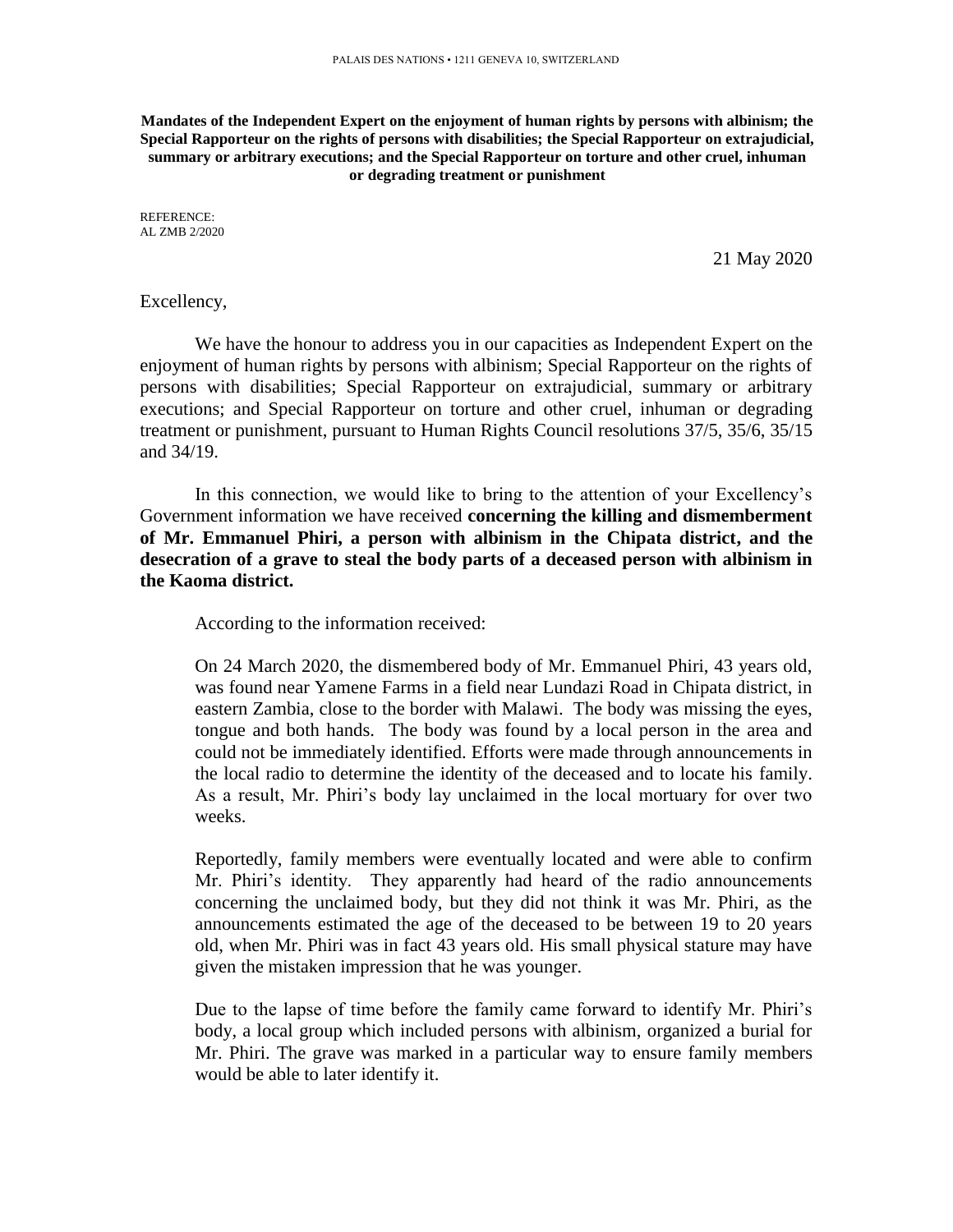According to the information received, Mr. Phiri is married with three children. He was a carpenter and lived in Navutika compound in Chipata. Mr. Phiri had 8 siblings, one of whom had albinism and has passed away due to skin cancer.

Mr. Phiri was the principal income earner for his family. A few weeks before his body was found, Mr. Phiri informed his wife and mother that he had received a job offer from a regular customer in Chipata. He said he was going to stay at the job site and return after two weeks when his work would finish. He left to take on this job offer and never returned. Mr. Phiri's family initially assumed that he was working and had no knowledge that he had been killed.

After two weeks had passed, the family began to be concerned for Mr. Phiri. Reportedly, they tried to call Mr. Phiri but someone else would answer his phone and say he was a friend of the deceased. Eventually the phone was no longer working when the family tried to contact Mr. Phiri. The family went to look for Mr. Phiri and spoke to the customer who confirmed that Mr. Phiri had indeed come to work for him and that he was no longer there at the job site. The family again contacted Mr. Phiri's customer some days later to enquire about his whereabouts, and were advised to check the mortuary because of the announcements concerning an unclaimed body. It was at this point that the family checked with the Chipata police, and were able to identify Mr. Phiri's body, clothes, and shoes through photographs. They were also taken to Mr. Phiri's grave site.

Reportedly, the police has since arrested Mr. Phiri's customer, but was unable to identify the person who was using his telephone. Mr. Phiri is reported to be a victim of a ritual killing based on false beliefs and dangerous myths that the body parts of persons with albinism can bring wealth and luck.

## *Desecration of a grave to steal body parts of a person with albinism*

Between 19 and 27 April 2020, unidentified perpetrators desecrated a grave in the Kaoma district in western Zambia, and dug out the body of an unidentified person with albinism and stole some of the body parts. There is no information on the cause of death, or the precise duration of time from when the deceased was buried to when the grave robbery took place. Reportedly, local media outlets are being used to call for more information on this case and police are also investigating this case.

Grave concerns are expressed over the killing and dismemberment of Mr. Phiri and the desecration of the grave in Kaoma district. Further concerns are expressed at the occurrences of these two incidents in close proximity.

In this context, we wish to refer to a previous communication dated 1 March 2018, which was sent by the Independent Expert on the enjoyment of human rights by persons with albinism to your Excellency's Government, concerning the dismembering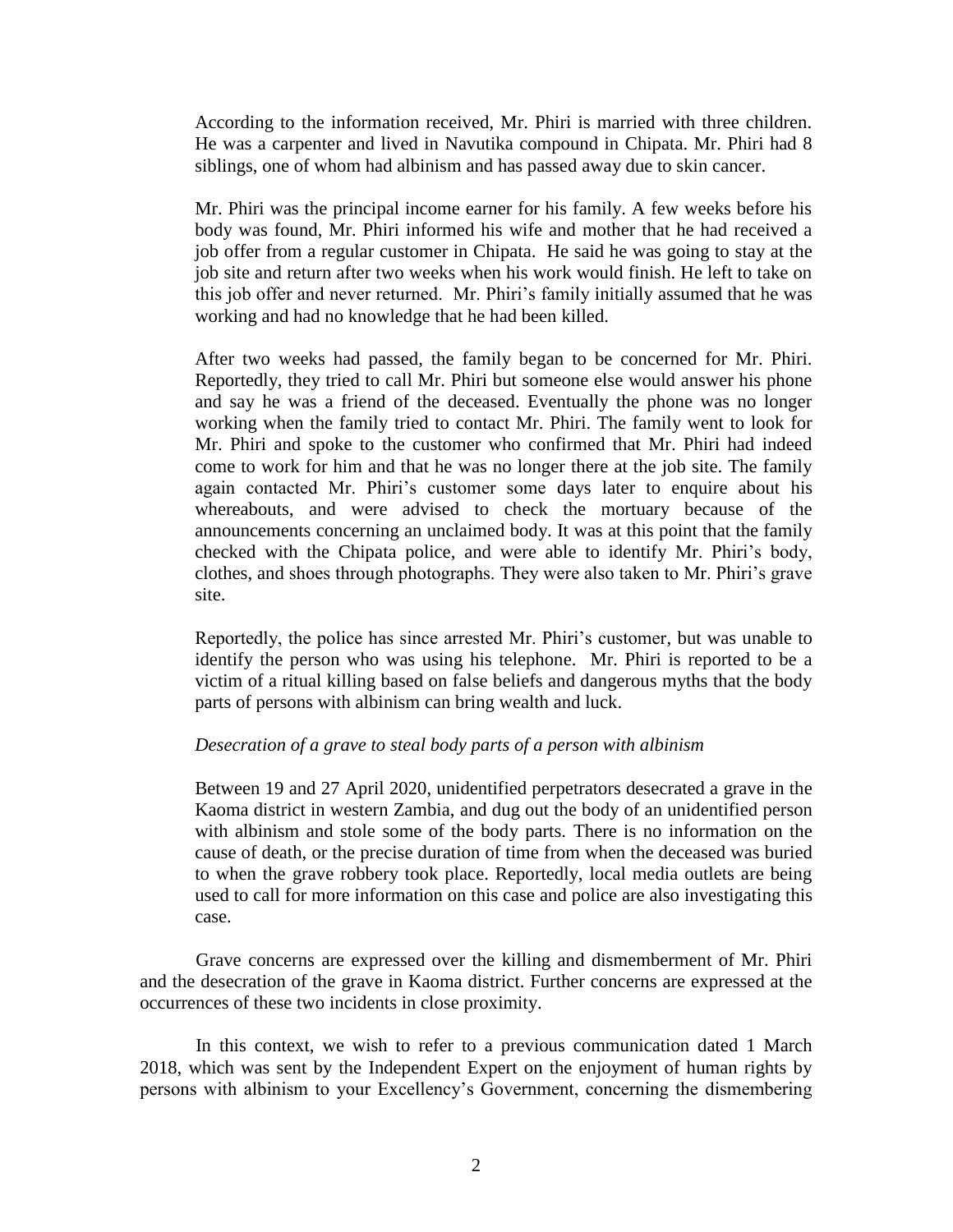and trafficking of body parts of Mirriam Kumwenda, a 19 year old student of Chama district in Zambia.<sup>1</sup> Reference is also made to a previous communication dated 9 March 2016, sent by the Independent Expert on the enjoyment of human rights by persons with albinism, the Special Rapporteur on extrajudicial, summary or arbitrary executions, and the Special Rapporteur on violence against women, concerning the killing and dismembering of three persons with albinism, namely Ms. Charity Zimba (age 37), Mr. Billy Chulu (age 46), Mr. Jefferey Sikanyai (age 36), and the kidnapping of a 15 year old boy with albinism. <sup>2</sup> To date, we have not received any responses to these communications from your Excellency's Government. The reported purposes for these human rights violations have been linked to harmful practices related to witchcraft beliefs also referred to as ritual killings.

We would like to express serious concern that these cases highlight the likelihood of further attacks and human rights violations being perpetuated against persons with albinism. This is further compounded by the impending national elections in Zambia scheduled for February 2021. The Independent Expert on the enjoyment of human rights of persons with albinism has found that attacks and killings of persons with albinism increase during election periods.<sup>3</sup> In this regard, we strongly urge that all necessary and immediate measures be taken to protect persons with albinism in Zambia, particularly in light of the forthcoming national elections in 2021.

While we welcome reports that police personnel are currently investigating the cases in Chipata and Kaoma, we would like to reiterate that State authorities or others acting in official capacity or under colour of law, know or have reasonable grounds to believe that acts of torture or ill-treatment are being committed by non-State officials or private actors have to exercise due diligence to prevent, investigate, prosecute and punish such non-State officials or private actors (CAT/C/GC/2, 24 January 2008, para 18).

While we do not wish to prejudge the accuracy of these facts, we would like to draw the attention of your Excellency's Government to the relevant international norms and standards that are applicable to the issues above. Please refer to the Annex attached to this letter which cites international human rights instruments and standards relevant to these allegations.

In connection with the above alleged facts and concerns, please refer to the **Annex on Reference to international human rights law** attached to this letter which cites international human rights instruments and standards relevant to these allegations.

As it is our responsibility, under the mandates provided to us by the Human Rights Council, to seek to clarify all cases brought to our attention, we would be grateful for your observations on the following matters:

l

<sup>1</sup><https://spcommreports.ohchr.org/TMResultsBase/DownLoadPublicCommunicationFile?gId=23682> <sup>2</sup> <https://spcommreports.ohchr.org/TMResultsBase/DownLoadPublicCommunicationFile?gId=19654>

<sup>&</sup>lt;sup>3</sup> A/HRC/31/63 and A/71/255 accessible at<https://www.ohchr.org/EN/Issues/Albinism/Pages/Reports.aspx>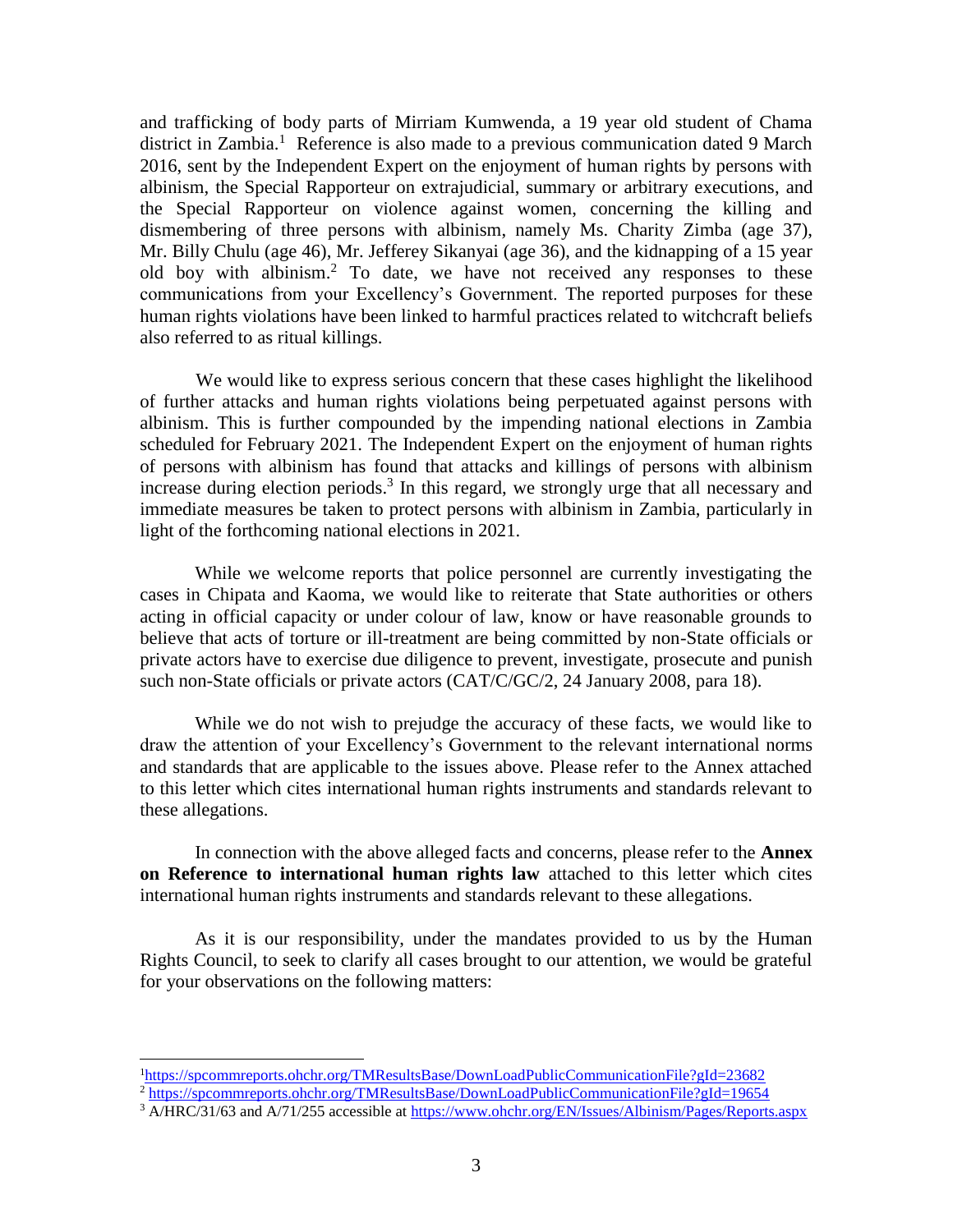- 1. Please provide additional information and any comment you may have on the above-mentioned allegations.
- 2. Please provide detailed information on, and where available the results of, any investigation, medical and other forensic examinations, and judicial or other inquiries carried out in relation to these cases including efforts made to ensure that perpetrators of the alleged acts are brought to justice.
- 3. Please provide detailed information and available data on any court cases that have been concluded on human rights violations or crimes against persons with albinism, to date.
- 4. Please provide the full details on comprehensive strategies and protective measures adopted by your Excellency's Government to ensure the physical and mental integrity and security of persons with albinism, particularly in light of the forthcoming elections, to prevent abduction, killing and dismembering of persons with albinism, including awareness raising campaign and education programs, training of professionals dealing with survivors and potential victims.
- 5. Please provide information on regional or international cooperation mechanisms that are in place to assist in investigating attacks and killings related to trafficking of body parts.

This communication and any response received from your Excellency's Government will be made public via the communications reporting website within 60 days. They will also subsequently be made available in the usual report to be presented to the Human Rights Council.

While awaiting a reply, we urge that all necessary interim measures be taken to halt the alleged violations and prevent their re-occurrence and in the event that the investigations support or suggest the allegations to be correct, to ensure the accountability of any person(s) responsible for the alleged violations.

Please accept, Excellency, the assurances of our highest consideration.

Ikponwosa Ero Independent Expert on the enjoyment of human rights by persons with albinism

> Catalina Devandas-Aguilar Special Rapporteur on the rights of persons with disabilities

Agnes Callamard Special Rapporteur on extrajudicial, summary or arbitrary executions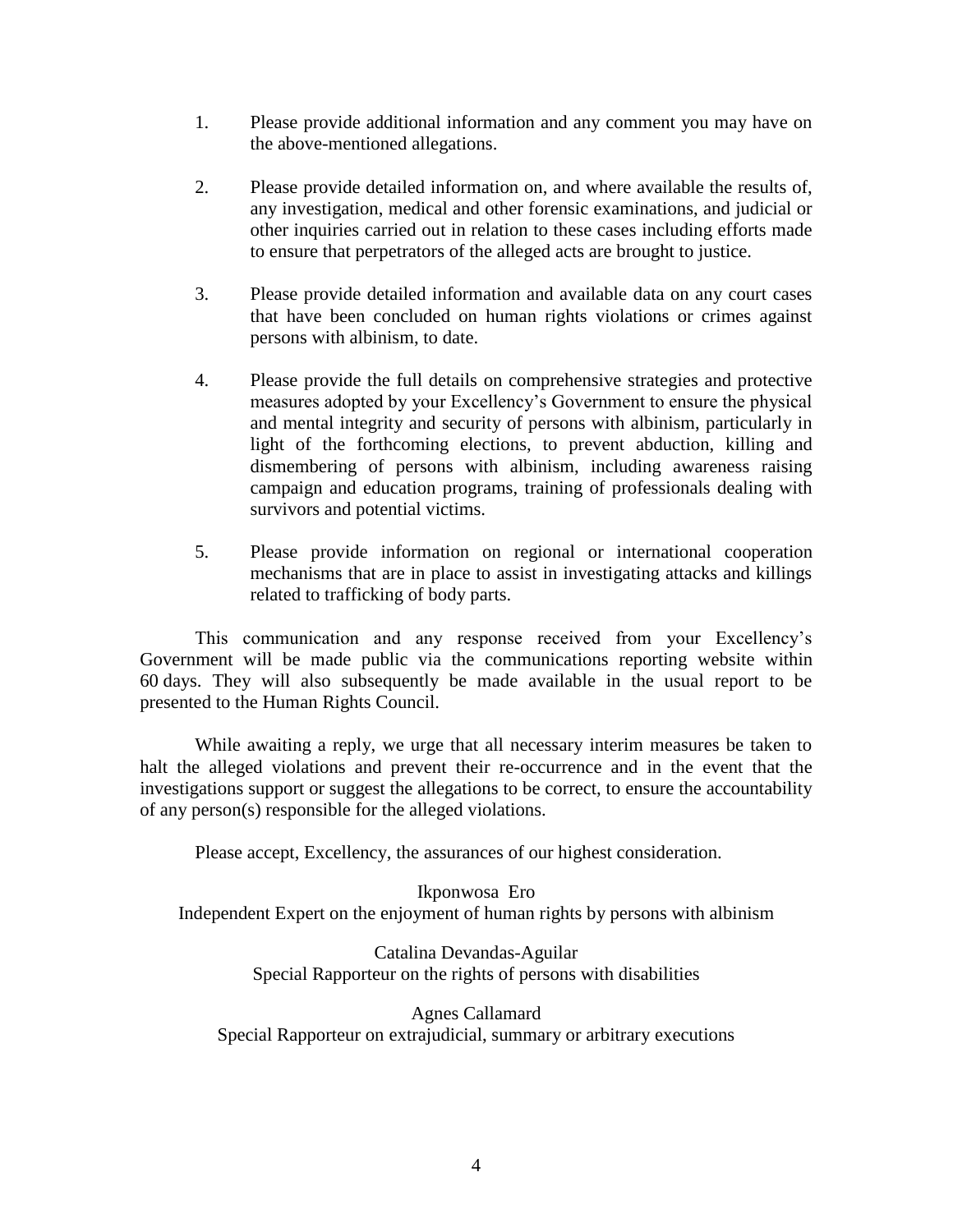## Nils Melzer Special Rapporteur on torture and other cruel, inhuman or degrading treatment or punishment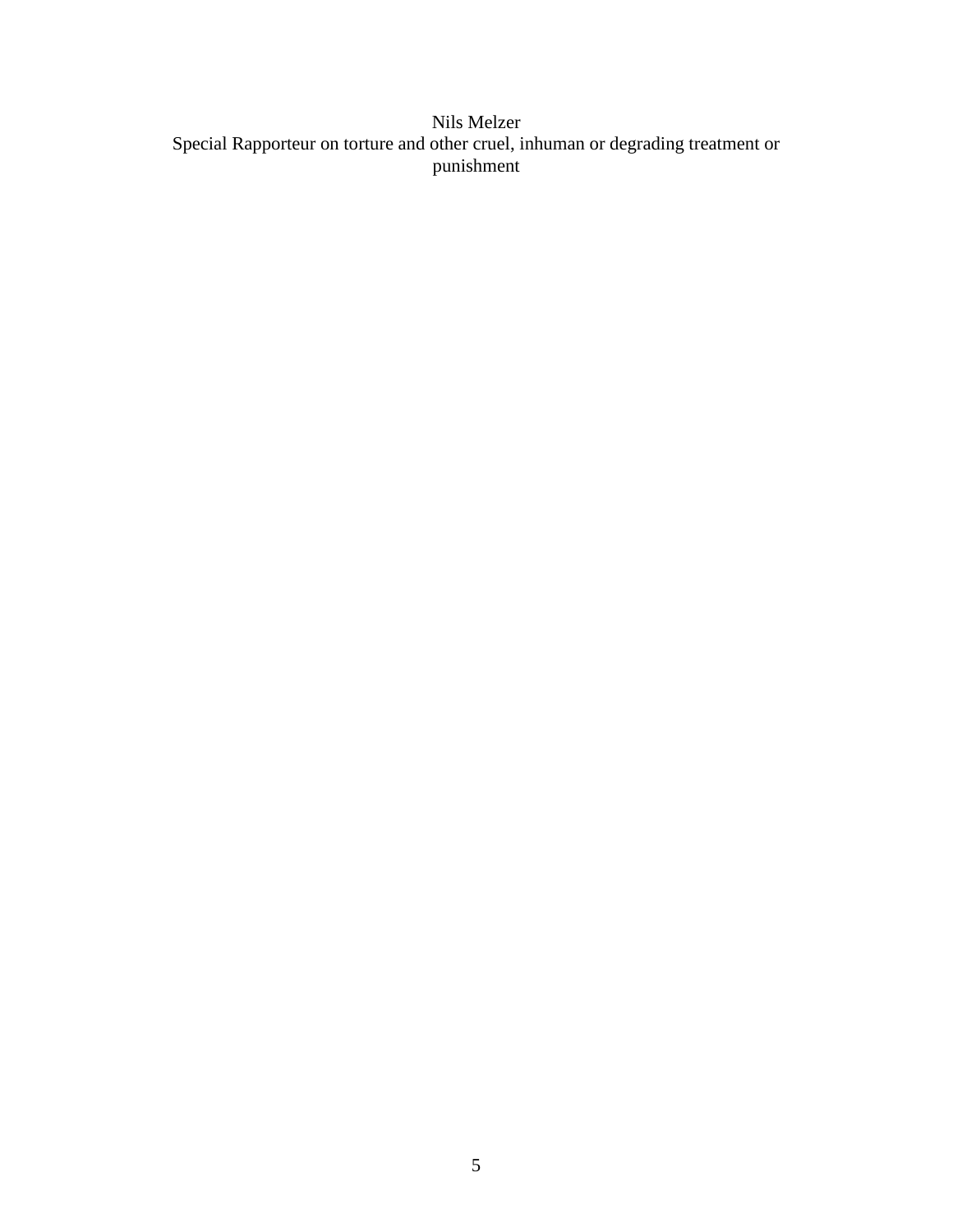## **Annex Reference to international human rights law**

 We wish to draw your Excellency's Government's attention to articles 3 of the Universal Declaration of Human Rights, 6 (1) of the International Covenant on Civil and Political Rights (ICCPR), to which Zambia acceded on 10 April 1984, and article 10 of the Convention on the Rights of Persons with Disabilities (CRPD), ratified by Zambia on 1 February 2010, which guarantee the right to life and security of person and that no one is to be arbitrarily deprived of the right to life. Furthermore, under the CRPD, States must take all appropriate measures to protect persons with disabilities from all forms of exploitation, violence and abuse (article 16), and to protect their integrity on an equal basis with others (article 17)

We further wish to refer your Excellency's Government to Article 2(3) ICCPR, which states that ... "Each State Party to the present Covenant undertakes (a) To ensure that any person whose rights or freedoms as herein recognized are violated shall have an effective remedy, notwithstanding that the violation has been committed by persons acting in an official capacity; (b) To ensure that any person claiming such a remedy shall have his right thereto determined by competent judicial, administrative or legislative authorities, or by any other competent authority provided for by the legal system of the State, and to develop the possibilities of judicial remedy." At this point it is important to note that the Human Rights Committee in its General Comment No. 36 has found that "Given the importance of the right to life, States parties must generally refrain from addressing violations of article 6 merely through administrative or disciplinary measures, and a criminal investigation is normally required, which should lead, if enough incriminating evidence is gathered, to a criminal prosecution. Immunities and amnesties provided to perpetrators of intentional killings and to their superiors, and comparable measures leading to de facto or de jure impunity, are, as a rule, incompatible with the duty to respect and ensure the right to life, and to provide victims with an effective remedy."

General Comment No. 36 on the right to life further states that the duty to protect the right to life requires States parties to take special measures of protection towards persons in situation of vulnerability whose lives have been placed at particular risk because of specific threats or pre-existing patterns of violence. This includes persons with albinism, among other vulnerable groups. States parties must respond urgently and effectively in order to protect individuals who find themselves under a specific threat, by adopting special measures such as the assignment of around-the-clock police protection, the issuance of protection and restraining orders against potential aggressors and, in exceptional cases, and only with the free and informed consent of the threatened individual, protective custody.

General Comment No. 36 further reminds States that the duty to protect life also implies that States parties should take appropriate measures to address the general conditions in society that may give rise to direct threats to life or prevent individuals from enjoying their right to life with dignity. States parties should also develop strategic plans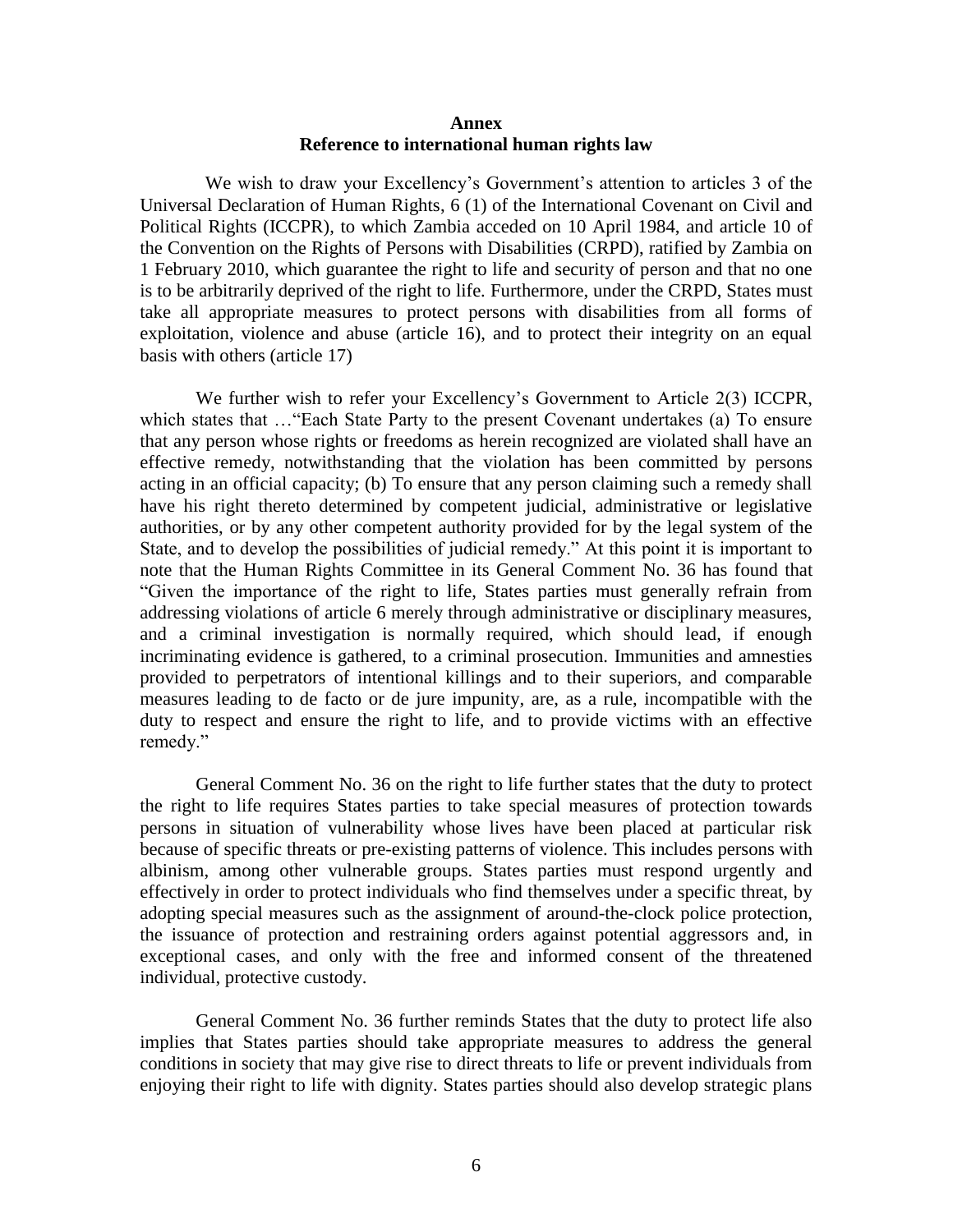for advancing the enjoyment of the right to life, which comprise measures to fight the stigmatization associated with disabilities and diseases, including {..} harmful practices

States parties must enact a protective legal framework which includes effective criminal prohibitions on all manifestations of violence or incitement to violence that are likely to result in a deprivation of life, including, inter alia, ritual killings and death threats. The criminal sanctions attached to these crimes must be commensurate with their gravity, while remaining compatible with all provisions of the Covenant.

 We would like also draw your attention to Article 26 of the International Covenant on Civil and Political Rights which stresses that 'all persons are equal before the law and are entitled without any discrimination to the equal protection of the law'. Additionally, in its General Comment No. 31, the Human Rights Committee has observed that there is a positive obligation on States Parties to ensure protection of Covenant rights of individuals against violations by its agents and by private persons or entities. States Parties permitting or failing to take appropriate measures or to exercise due diligence to prevent, punish, investigate and bring perpetrators to justice or redress the harm caused by private persons or entities could give rise to a breach of the Covenant (CCPR/C/21/Rev.1/Add.13, paras. 8 and 18).

Furthermore, according to Principle 9 of the Principles of the Effective Prevention and Investigation of Extra-legal, Arbitrary and Summary Executions, there is an obligation to conduct thorough, prompt and impartial investigation of all suspected cases of extra-legal, arbitrary and summary executions, including cases where complaints by relatives or other reliable reports suggest unnatural death. The Minnesota Protocol on the Investigation of Potentially Unlawful Death which in 2016 updated the original UN Manual on the Effective Prevention of Extra-legal, Arbitrary and Summary Executions of 1991; and the UN Principles on Effective Prevention and Investigation of Extra-Legal, Arbitrary and Summary Executions (1989), states that an investigation must be a) prompt; b) effective and through; c) independent and impartial; and d) transparent.

 We would like to remind your Excellency's Government of the absolute and nonderogable prohibition of torture and other cruel, inhuman or degrading treatment or punishment, such as defined in the Convention Against Torture, ratified by your Excellency's Government on 11 June 1996, as well as in article 15 of the CRPD.

In their Concluding Observations addressing the right to life for persons with albinism, the Committee on the Rights of Persons with Disabilities has expressed concern at the different forms of violence perpetrated against persons with albinism, including kidnappings, killings and attacks for the purpose of witchcraft practices, and the absence of measures to protect victims and to prosecute and convict perpetrators. The Committee urged the States where this type of violence was taking place to: (a) Promptly investigate all cases of violence against persons with albinism ensuring that they are appropriately prosecuted and punished; (b) Create shelters and redress services for victims of attacks including healthcare, counseling and free legal aid; and (c) Redouble efforts to raise awareness about the dignity and rights of persons with albinism and ensure the